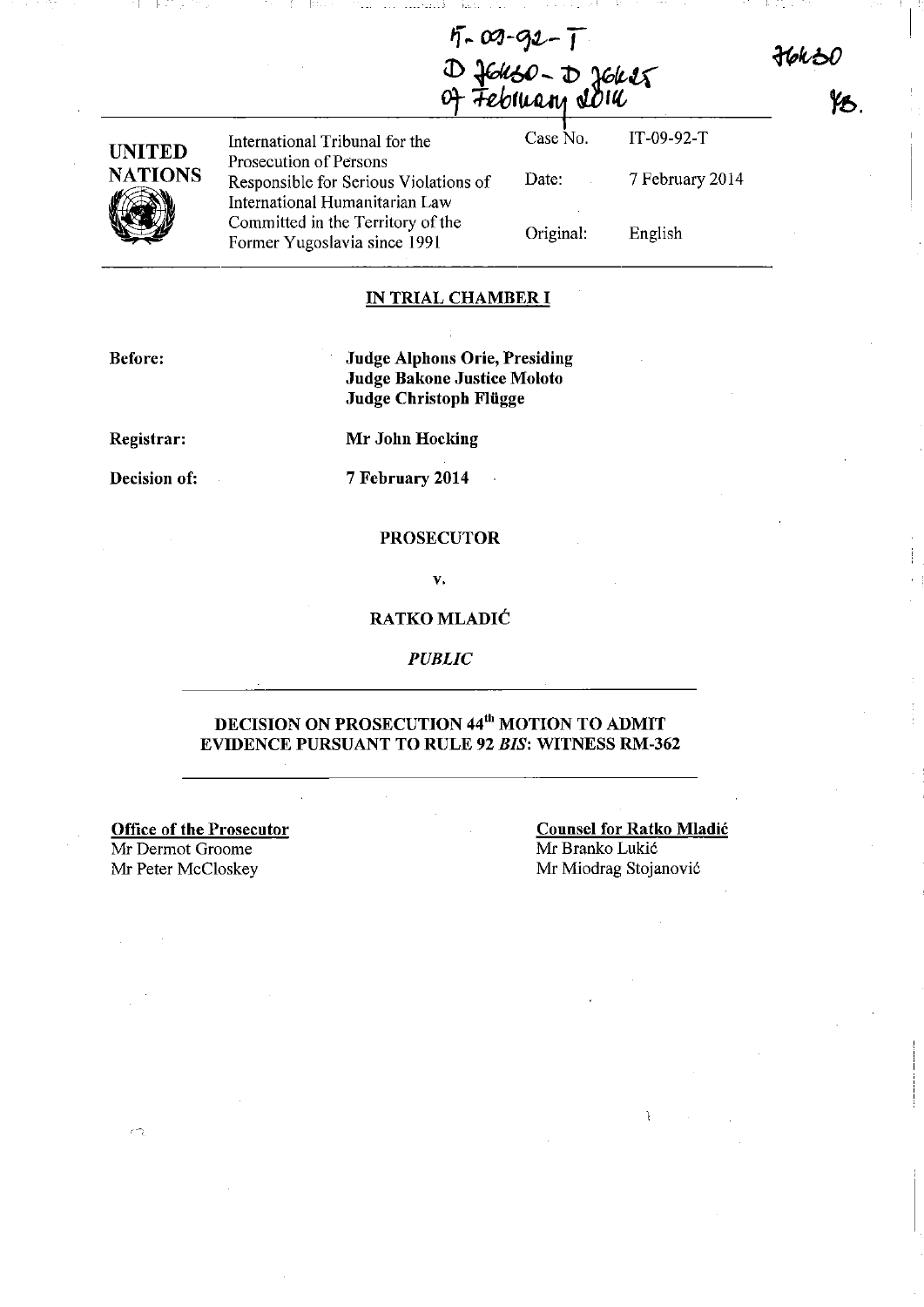I I I :----\_

# **I. PROCEDURAL HISTORY**

1. On 29 October 2012, the Prosecution filed a motion pursuant to Rule 92 *bis* of the Tribunal's Rules of Procedure and Evidence ("Rules") seeking to admit into evidence material with regard to Witness RM-362 as well as seven other witnesses.<sup>1</sup> On 18 July 2013, the Chamber conditionally admitted the witness statement of Witness RM-362 dated 12 August 1995, pending the filing of a corresponding attestation and declaration in compliance with the requirements of Rule 92 *his* (B) of the Rules ("Decision")? On 5 December 2013, the Prosecution filed another motion to admit evidence with regard to Witness RM-362, withdrawing the witness statement and its associated exhibits which had been conditionally admitted by the Chamber and instead, tendering 29 additional substantive transcript pages of Witness RM-362's testimony in the *Prosecutor v. Popović et al.* trial ("Second Motion").<sup>3</sup> The Defence responded to the Second Motion on 18 December 2013 ("Response"). $4$ 

# **II. SUBMISSIONS OF THE PARTIES**

2. In its Second Motion, the Prosecution submits that Witness RM-362 has continuously refused to sign the declaration on the grounds that he has not been given the opportunity to personally face the Accused.<sup>5</sup> The Prosecution argues that the alternate transcript excerpts provide the same "crime-base" evidence as contained in Witness RM-362's conditionally admitted witness statement.<sup>6</sup> Recalling the Chamber's previous Decision, the Prosecution considers the excerpts to satisfy all admissibility requirements of Rule 92 *bis.* It further submits that the transcript pages in question will expedite the proceedings and that the evidence does not cause any unfair prejudice to the Accused, nor does it relate to the Accused's acts or conduct,'

3. In its Response, the Defence argues that in the light of the witness's unusual refusal to attest to his statement, the Prosecution fails to adequately establish the reliability of the proffered testimony and that the late tendering of such testimony infringes upon the right of the Accused to

**Prosecution Eighth Motion to Admit Evidence Pursuant to Rule 92 bis: Srebrenica Survivors, 25 October 2012**  (Confidential).

<sup>2</sup>  **Decision on Prosecution Eighth Motion to Admit Evidence Pursuant to Rule 92 his: Srebrenica Survivors, 18 July**  2013.  $\overline{3}$ 

**Prosecution 44lh Motion to Admit Evidence Pursuant to Rule 92** *his:* **Witness RM-362, 5 December 2013.** *See also*  **Confidential Annex B.** 

 $\overline{4}$ **Defence Response to Prosecution 441h Motion to Admit Evidence Pursuant to Rule 92** *his,* **18 December 2013**  (Confidential). 5

<sup>6</sup>  **Second Motion, Confidential Annex C.** 

**Second Motion, para. 7.**   $\overline{7}$ 

**Second Motion, paras 5-7.**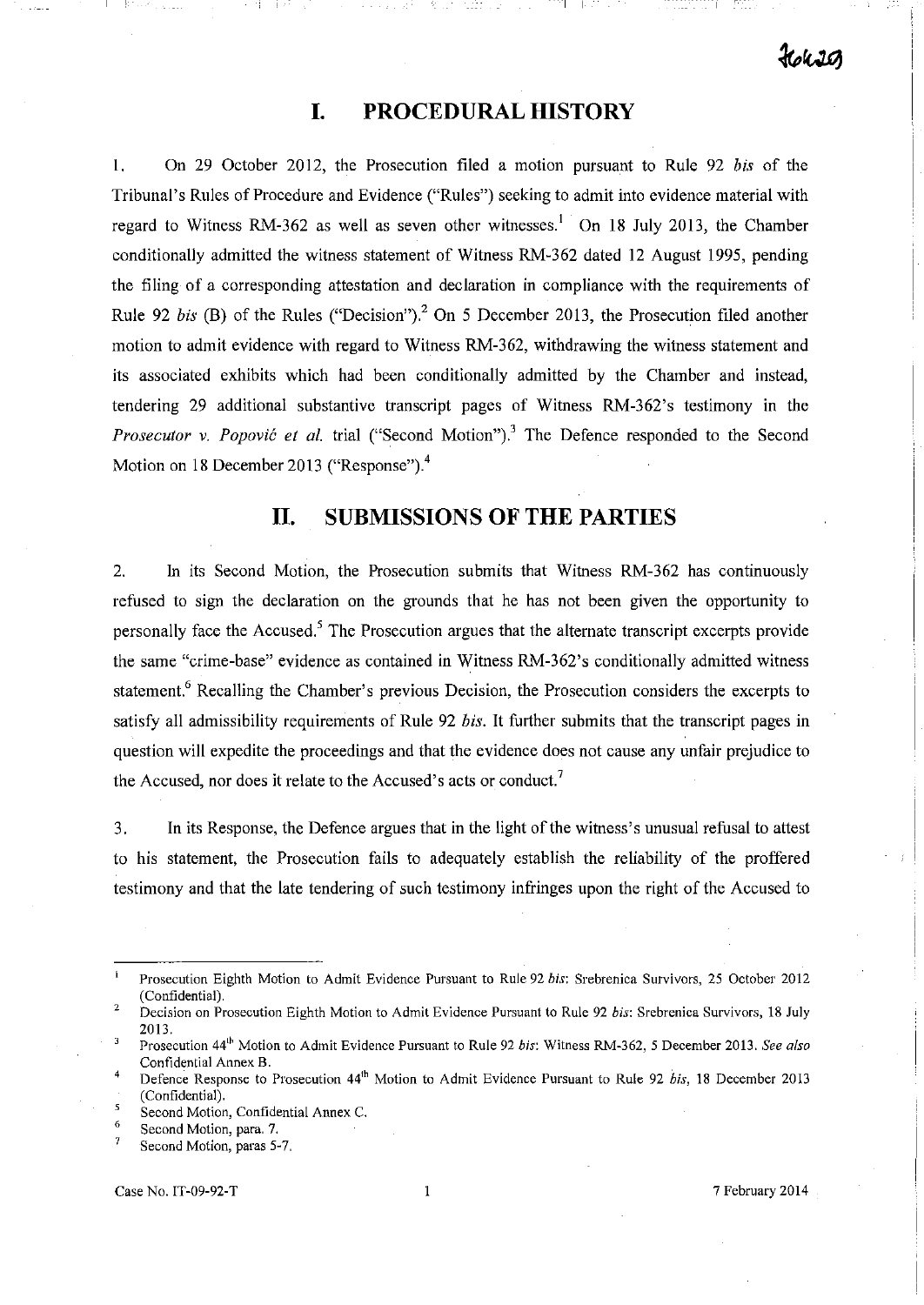know the case against him and adequately challenge the evidence before him.<sup>8</sup> Furthermore, the Defence challenges the Second Motion on the grounds that certain parts of the proffered transcript pages contain hearsay, impermissible expert opinion, objectionable questions and circumstantial evidence.<sup>9</sup>

### **III. APPLICABLE LAW**

4. The Chamber recalls and refers to the applicable law governing the admission of evidence pursuant to Rule 92 *bis* of the Rules, as set out in a previous decision.<sup>10</sup>

# **IV. DISCUSSION**

#### i. Relevance and Probative Value

5. The Chamber has carefully assessed the tendered transcript pages and considers the evidence in question to be relevant to the allegations of genocide, persecutions, extermination, murder, deportation, and inhumane acts against the Bosnian Muslims of Srebrenica, in particular to Scheduled Incidents E.3, EA, E.6, and E.7, as addressed by counts 2 to 8 of the Indictment.

6. With respect to the Defence objection that the proffered transcript pages contain unreliable hearsay, the Chamber reiterates that hearsay is, in principle, admissible before the Tribunal and that the weight attributed to it will be assessed in the light of all evidence before it.<sup>11</sup> Furthermore, the examples of hearsay evidence provided by the Defence relate to very few specific portions of the evidence in question and do not affect its overall reliability.

7. The Defence further submits that the proffered transcript pages contain two instances where the witness has drawn inferences from the circumstances and that this is a reason for the Motion to be denied.<sup>12</sup> As regards the first example, Witness RM-362 identified a building that he drove past as a school on the basis of the fact that it had large windows. The Chamber notes that Witness RM-362's conclusion is not directly relevant for and does not affect the reliability of the evidence relating to the crime base part of the case. The second example concerns Witness RM-362's

 $\overline{\mathbf{8}}$ **Response, para. 14.** 

<sup>&</sup>lt;sup>9</sup> Response, paras 15-30.

**to Decision on Prosecution Third Motion to Admit Evidence Pursuant to Rule 92** *his:* **Sarajevo Witnesses, 19 October**  2012, paras 5-8.

**<sup>11</sup>***See* **Decision, para. 17; See also** *Prosecutor* **v.** *Aleksovski,* **Case No. IT-95-14/I-AR73 Decision on Prosecutor's**  Appeal on Admissibility of Evidence, 16 February 1999, para 15.

**<sup>12</sup>Response, paras 27-30.**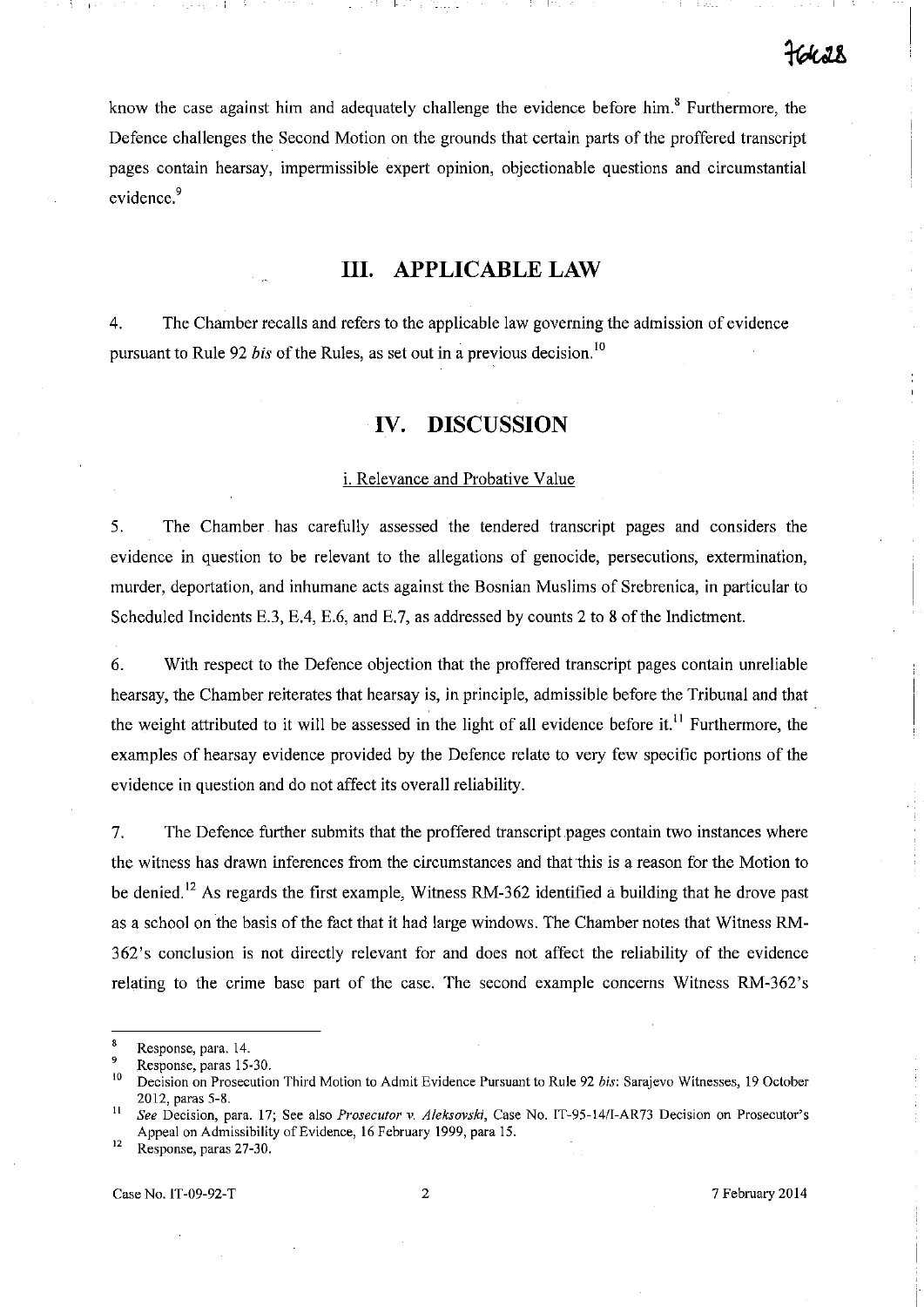statement that he knew that people were killed after being called out by soldiers since immediately after these persons had been called out, he could hear a blow and the sound of somebody falling to the ground. The Chamber considers that the factual basis of the witness's conclusion is clearly stated. This enables the Chamber to determine itself whether any conclusions can be drawn from it and connected evidence. The Chamber will in that sense not rely on any conclusion the witness may have drawn. The Chamber therefore finds no reason to deny the Motion because of the presence of this passage in the testimony of the witness.

r----

8. The Defence further alleges that the tendered transcript pages contain leading questions. With regard to one of the three examples of an "objectionable question", namely whether the group that the witness was part of was allowed to keep their property while being detained, the Chamber considers that this does not suggest a specific answer to the witness, nor does it assume the existence of a disputed fact. As regards the remaining two examples of "objectionable questions", namely whether the witness referred to camouflage when he said multi-coloured uniforms and whether it appeared to the witness that soldiers were picking people according to a certain pattern, the Chamber notes that the questions might suggest or anticipate a certain answer. However, the Chamber does not consider that the instances indicated by the Defence affect the overall reliability of Witness RM-362's testimony.

9. The remaining objections relate to portions of the transcript which the Defence asserts constitute impermissible expert or opinion testimony.<sup>13</sup> Given that the evidence on material elements of the Indictment provided by Witness RM-362 relates to his own experiences, the Chamber considers the challenged statements to be personal observations or conclusions from such observations which can be considered reasonable in the light of the surrounding circumstances and which the Chamber will assess accordingly.

10. Contrary to the Defence's submission, Witness RM-362's reason for refusing to sign the witness statement does not relate to its substantive content but to the procedural aspect of not being able to face the Accused in court.<sup>14</sup> The specific reason provided by Witness RM-362 for refusing to attest is not understood by the Chamber as affecting the overall reliability of the witness statement.

11. With regard to probative value, the Chamber considers that the proffered evidence was elicited within the safeguards afforded by judicial proceedings. It was given under oath in

 $76k$ 

<sup>&</sup>lt;sup>13</sup> Response, paras 20-23.

**<sup>14</sup>Second Motion, Confidential Annex C.**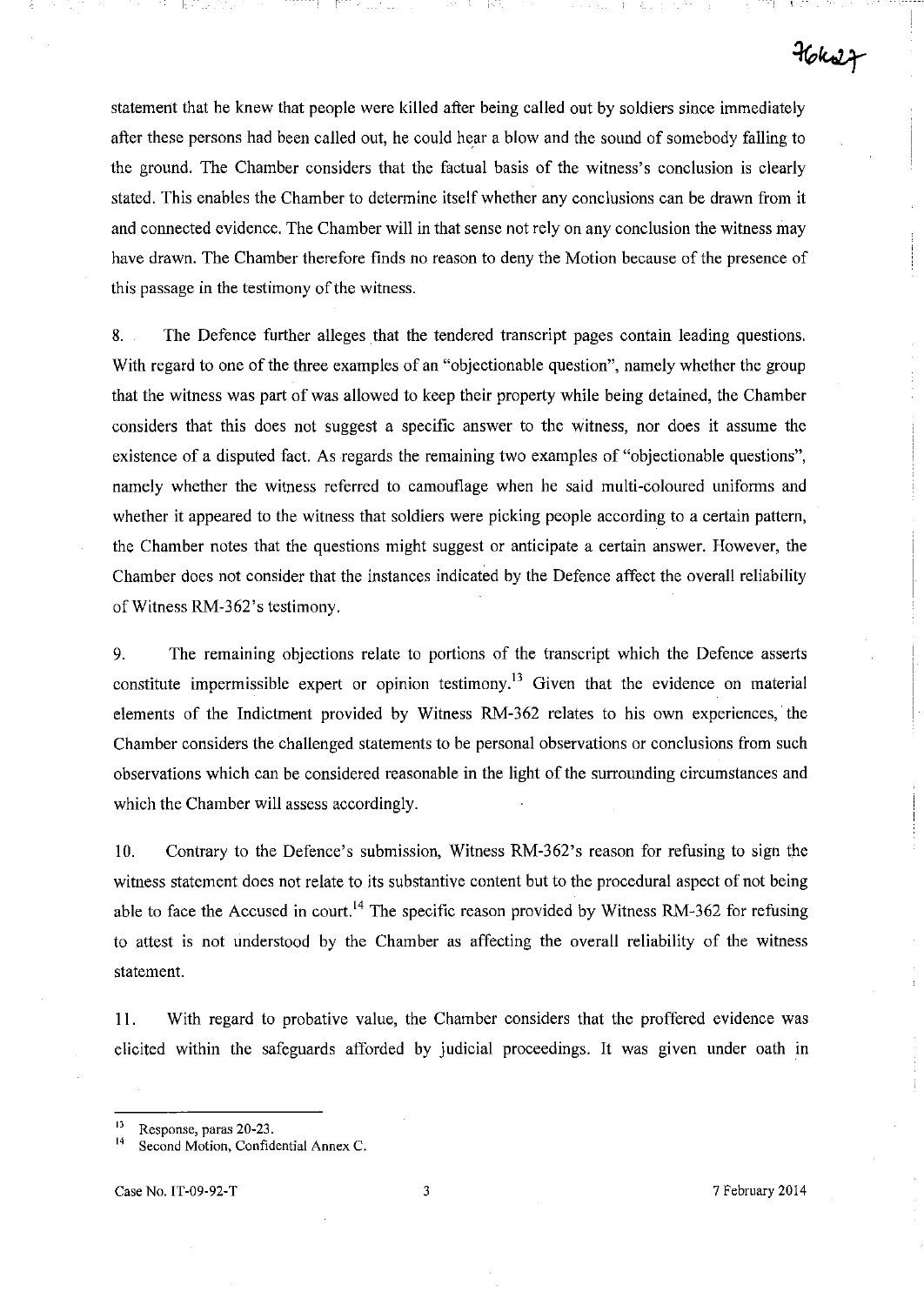proceedings before this Tribunal and interpreted simultaneously by duly-qualified CLSS interpreters. Further, the witness was cross-examined.

12. In light of the foregoing, the Chamber is satisfied that the proffered evidence fulfils the requirements of Rule  $89$  (C) of the Rules.

### ii. Admissibility Pursuant to Rule 92 *bis* of the Rules

13. In line with its previous Decision, the Chamber finds that the evidence of Witness RM-362 relates to the crime base part of the case.<sup>15</sup> Furthermore, the evidence proffered by Witness RM-362, is cumulative to other witnesses, as noted in the Decision, who have provided evidence pursuant to Rule 92 *bis* and 92 *fer* of the Rules. <sup>16</sup>

14. The Chamber finds that the evidence provided in the proffered transcript pages largely resembles the evidence contained in Witness RM-362's witness statement and considers it central to the understanding of this witness's evidence as a whole, especially with regard to the previously admitted excerpts and associated exhibits related to Witness RM-362.<sup>17</sup>

15. For the above reasons, the Chamber denies the Defence objection that the witness be crossexamined on his previous testimony and finds that the additional transcript pages of evidence may be admitted under Rule 92 *bis* of the Rules.

#### iii. Guidance

16. Despite the preference for witness statements being tendered under Rule 92 *bis,* the Chamber notes that the tendering of transcript evidence from previous testimonies complies with the Chamber's guidance.<sup>18</sup> Acknowledging that the late tendering of the transcript pages was due to the Prosecution's initial attempt to comply with the Chamber's guidance, and considering the relatively few additional pages of the proffered transcript, the Chamber is satisfied that the transcript excerpts in question constitute an appropriate form of testimony.

# **V. DISPOSITION**

17. For the foregoing reasons, pursuant to Rules 73, 89, and 92 *bis* of the Rules, the Chamber

I i--

**<sup>15</sup>Indictment, Scheduled Incidents E.3, EA, E.6, and E.7.** 

<sup>16</sup>**Decision, para. 25.** 

<sup>&</sup>lt;sup>17</sup> Decision, para. 34(vii).<br><sup>18</sup> T 106 110 127 128 1

<sup>18</sup> T. 106-110, 137-138, 194,315-325,525-532.